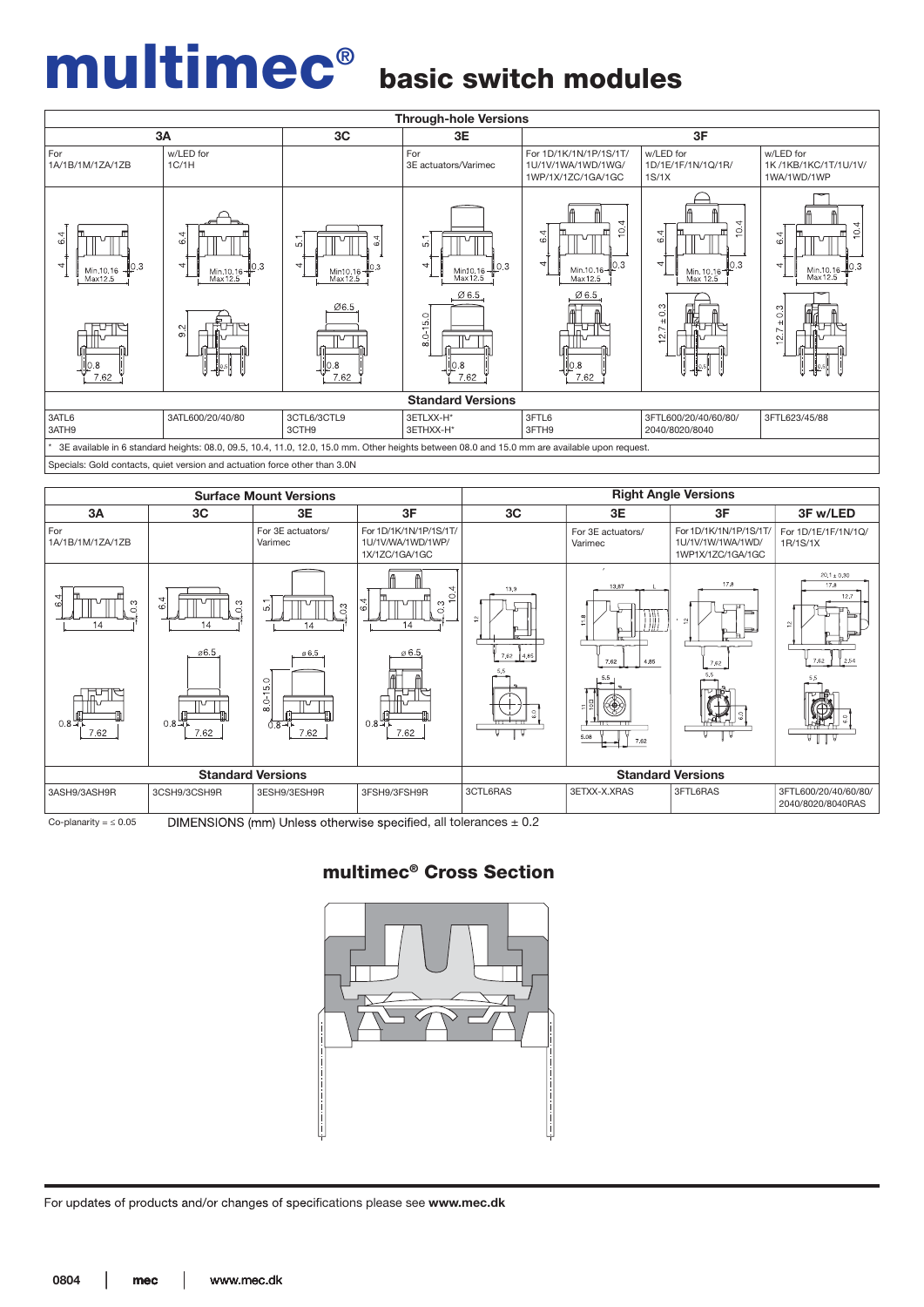# **multimec® 3C/3E**



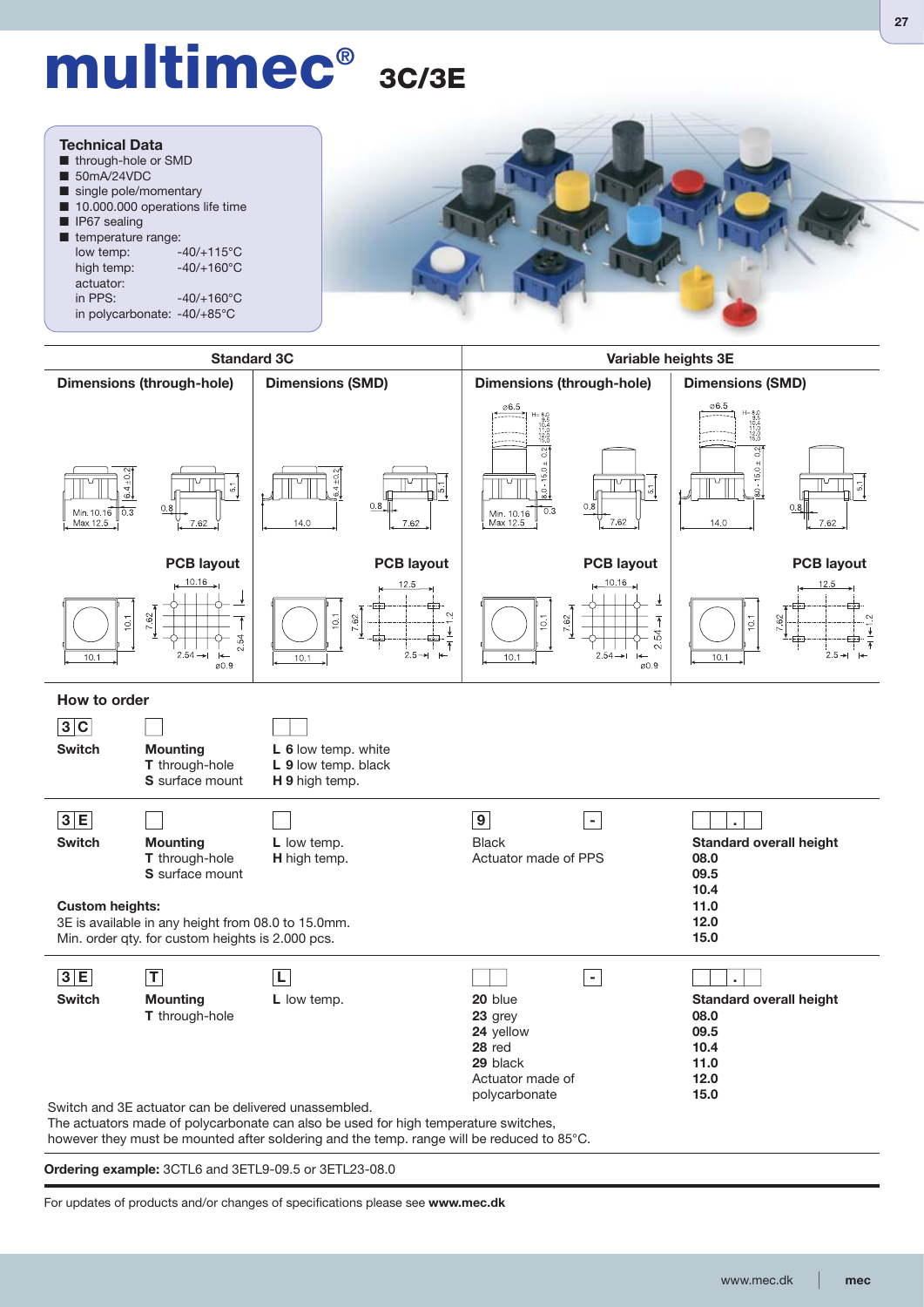

### **Cap alone:**

Instead of part no. for switch please use 3E- and then same as above

### **Examples Switch and Cap:**

3ETLE64CC = Switch 3ETL, 7.8 Round Cap, Yellow, Overall Height 12.0, Height above recess 3.5, (Height under recess 0.5).

### **Example Cap Alone:**

3E-E63FF = Cap, 7.8 Round, Grey, Overall Height with switch 14.0, Height above recess 5.0, (Height under recess 1.0). Min. order is 2.000 pcs. per shape, size and heights for parts mentioned above. For heights not mentioned in the list a start-up fee will apply. \*Only overall height up to 12.5mm can be supplied on tape.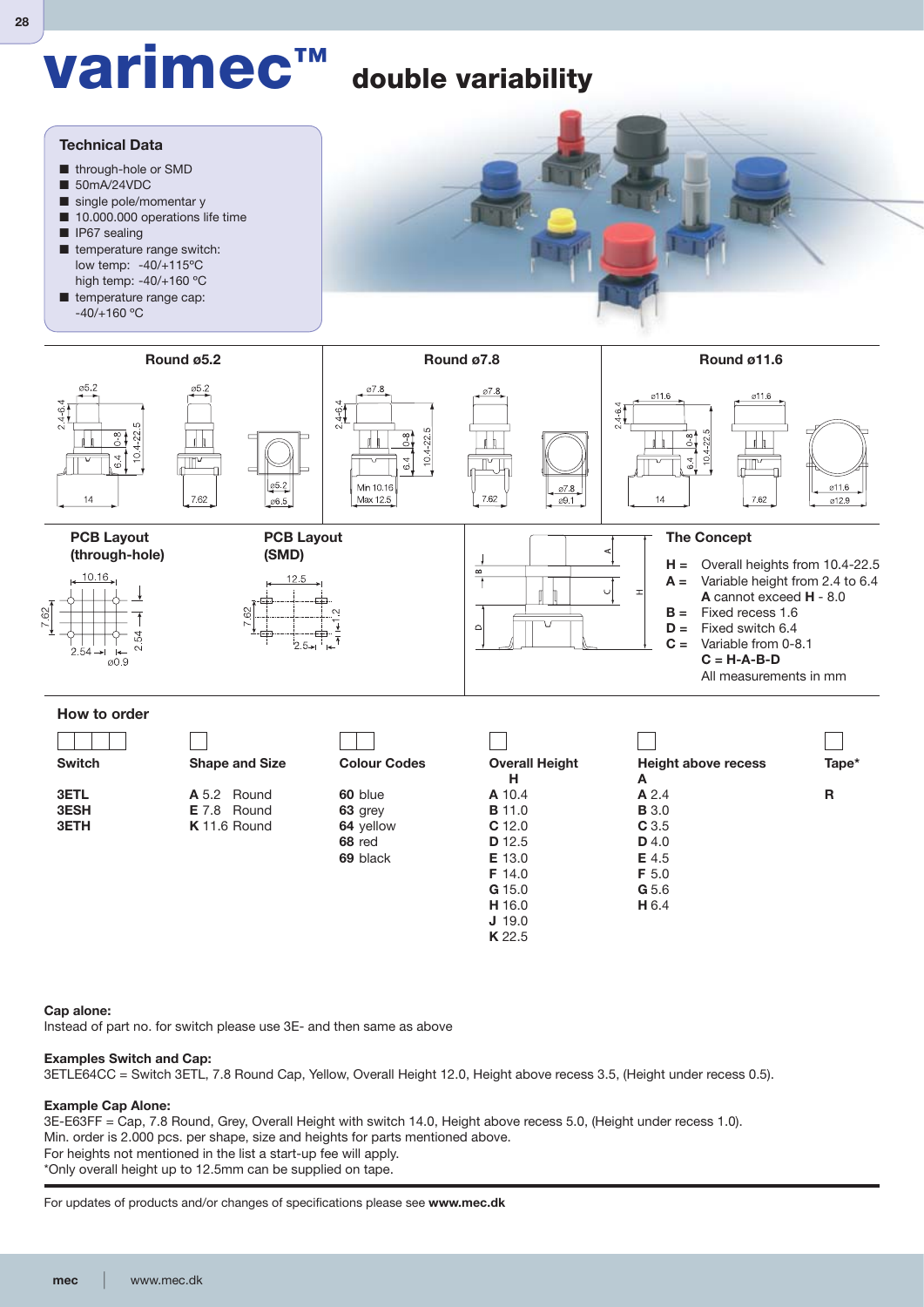## **varimec™ double variability**



### **Cap alone:**

Instead of part no. for switch please use 3E- and then same as above

### **Examples Switch and Cap:**

3ESHB60AA = Switch 3ESH, 5.2 Square Cap, Blue, Overall Height 10.4, Height above recess 2.4, (Height under recess 0).

### **Example Cap Alone:**

3E-E63FF = Cap, 7.8 Square, Grey, Overall Height with switch 14.0, Height above recess 5.0, (Height under recess 1.0). Min. order is 2.000 pcs. per shape, size and heights for parts mentioned above. For heights not mentioned in the list a start-up fee will apply. \*Only overall height up to 12.5 mm can be supplied on tape.